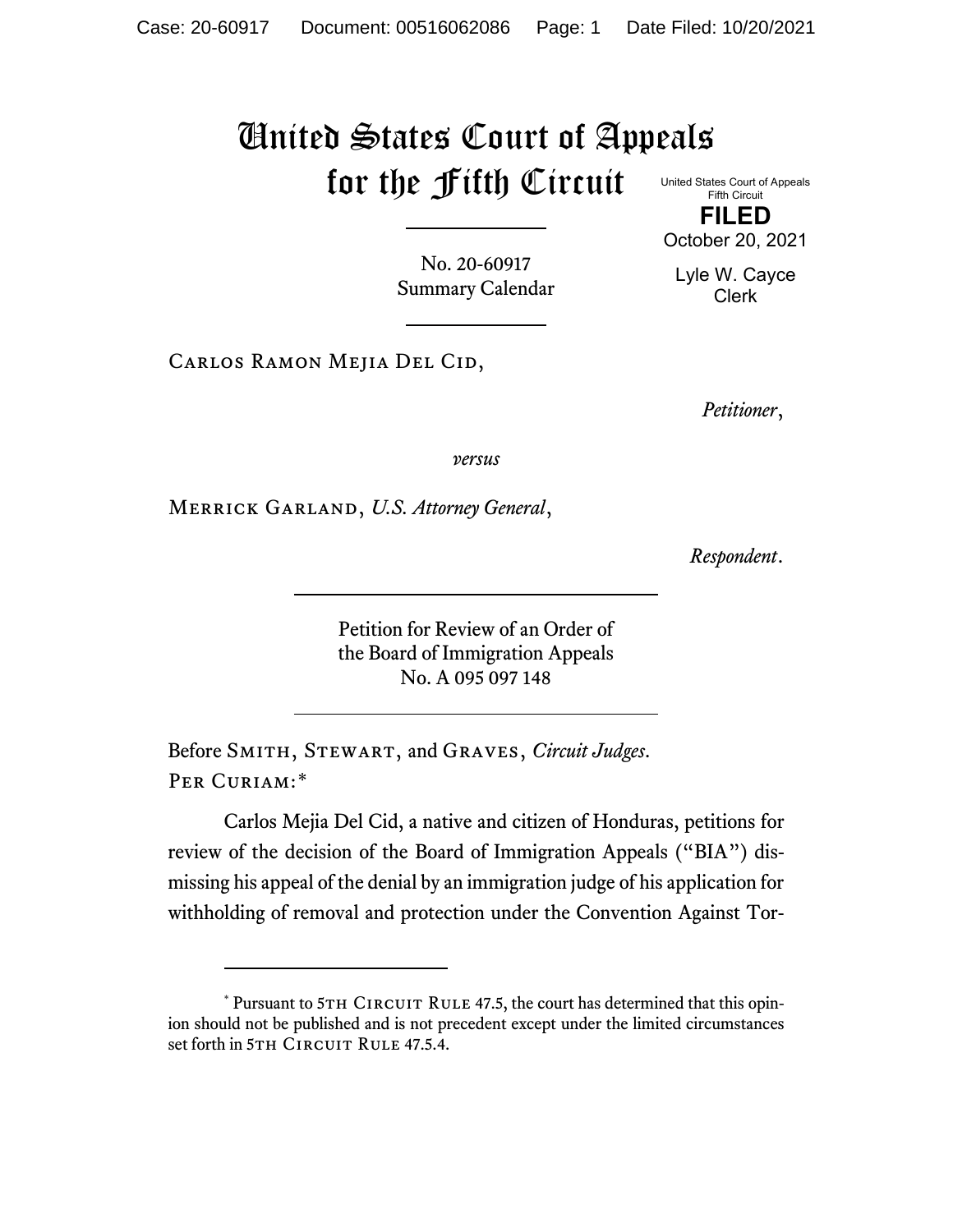## No. 20-60917

ture ("CAT"). In his application, Mejia Del Cid had claimed he was afraid to return to Honduras because he feared that he would be extorted, tortured, and killed by gang members who wished to recruit or extort him or by a former client who had argued with him over a payment. His counsel designated his proposed particular social group as "people who fear for their welfare and well-being." In his petition, Mejia Del Cid avers generally that he proved that he had a well-founded fear of future persecution and that he was unwilling or unable to return to Honduras.

On petition for review of a BIA decision, we review factual findings for substantial evidence and questions of law *de novo*. *Lopez-Gomez v. Ashcroft*, 263 F.3d 442, 444 (5th Cir. 2001). The substantial-evidence standard applies to review of decisions denying withholding of removal and relief under the CAT and requires only that the BIA's conclusion be based on the evidence presented and that its decision be substantially reasonable. *Zhang v. Gonzales*, 432 F.3d 339, 344 (5th Cir. 2005); *Carbajal-Gonzalez v. INS*, 78 F.3d 194, 197 (5th Cir. 1996). "This court may not overturn the BIA's factual findings unless the evidence compels a contrary conclusion." *Gomez-Palacios v. Holder*, 560 F.3d 354, 358 (5th Cir. 2009).

Mejia Del Cid has failed to brief any challenge to the BIA's disposition of his claims arising under the CAT, so he has abandoned them. *See Nastase v. Barr*, 964 F.3d 313, 318 n.2 (5th Cir.), *cert. denied*, 141 S. Ct. 877 (2020). To the extent that his withholding-of-removal claim is not abandoned, Mejia Del Cid has not demonstrated that the record compels a conclusion contrary to the BIA's. To obtain withholding of removal, a petitioner must show a "clear probability" or that "it is more likely than not" that, if he returns to his native country, he will be persecuted "on the basis of race, religion, nationality, membership in particular social group, or political opinion." *Chen v. Gonzales*, 470 F.3d 1131, 1138 (5th Cir. 2006) (internal quotation marks and citations omitted). The alien must demonstrate "that race, relig-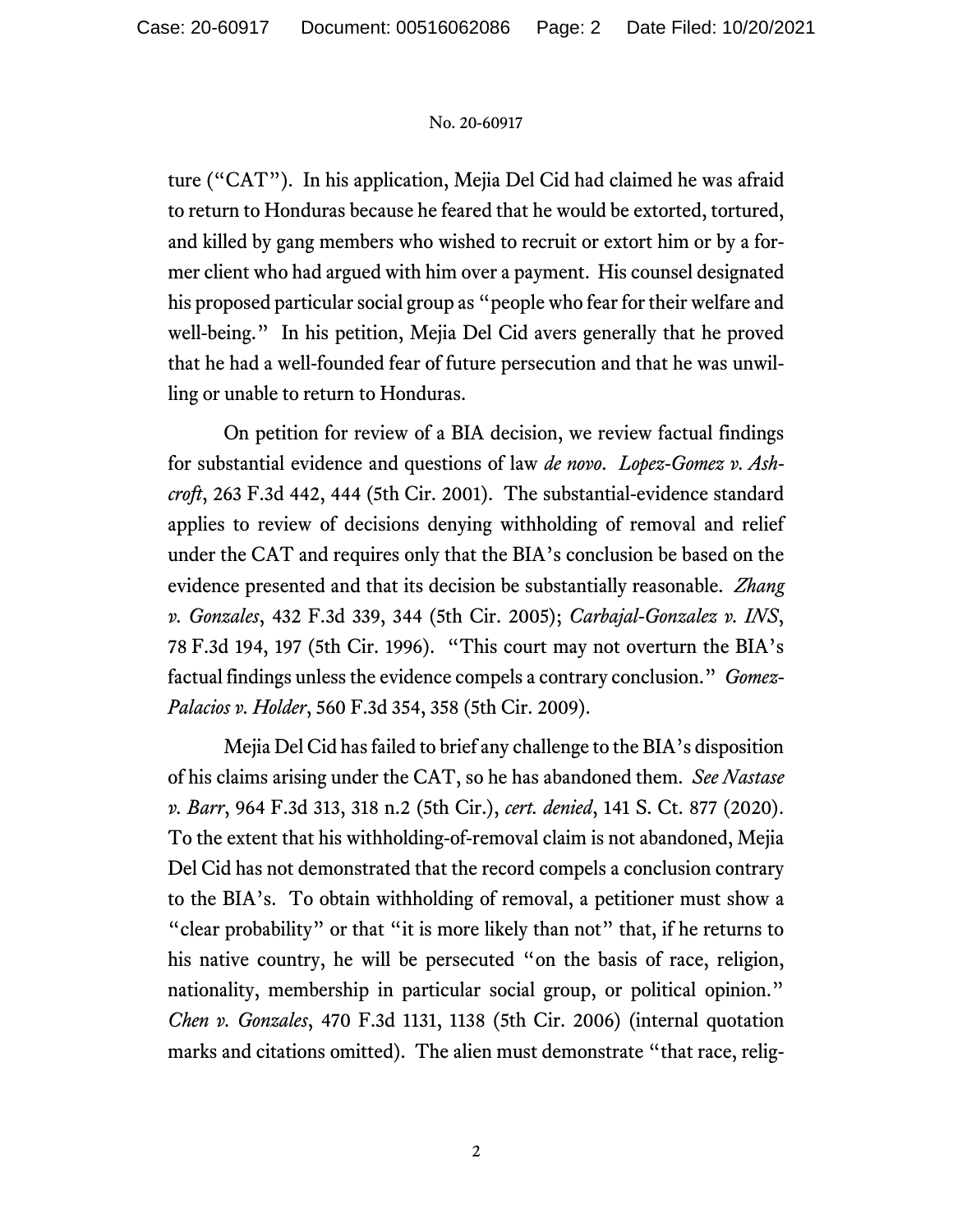## No. 20-60917

ion, nationality, membership in a particular social group, or political opinion was or will be at least one central reason for persecuting the applicant." *Shaikh v. Holder*, 588 F.3d 861, 864 (5th Cir. 2009) (internal quotation marks, citations, and emphasis omitted). The protected ground "cannot be incidental, tangential, superficial, or subordinate to another reason for harm." *Id.* (internal quotation marks and citation omitted).

Conduct driven by purely personal or criminal motives does not constitute persecution on account of a protected ground. *Thuri v. Ashcroft*, 380 F.3d 788, 792−93 (5th Cir. 2004). Further, economic extortion and actions based on a desire for financial gain do not rise to the level of persecution on account of a protected ground. *See Ramirez-Mejia v. Lynch*, 794 F.3d 485, 493 (5th Cir. 2015). Mejia Del Cid alleged only his former client's desire to harm him for economic and "purely personal" reasons, which do not constitute persecution on account of a protected ground. *Thuri*, 380 F.3d at 793. Mejia Del Cid's theory that the gang would extort him economically or commit crimes based on a desire for financial gain is also inadequate to show that the gang would target him on account of a protected ground. *See Ramirez-Mejia*, 794 F.3d at 493.

Substantial evidence supports the BIA's conclusion that Mejia Del Cid did not establish a cognizable particular social group. To establish membership in a particular social group, an alien must demonstrate that he is a member of a group of persons that "share a common immutable characteristic that they either cannot change or should not be required to change because it is fundamental to their individual identities or consciences." *Orellana-Monson v. Holder*, 685 F.3d 511, 518 (5th Cir. 2012) (internal quotation marks and citation omitted). The group described as "people who fear for their welfare and well-being" lacks particularity because it could include a "wide swath of society crossing many political orientations, lifestyles, and identifying factors." *Id.* at 522. Additionally, business owners extorted by